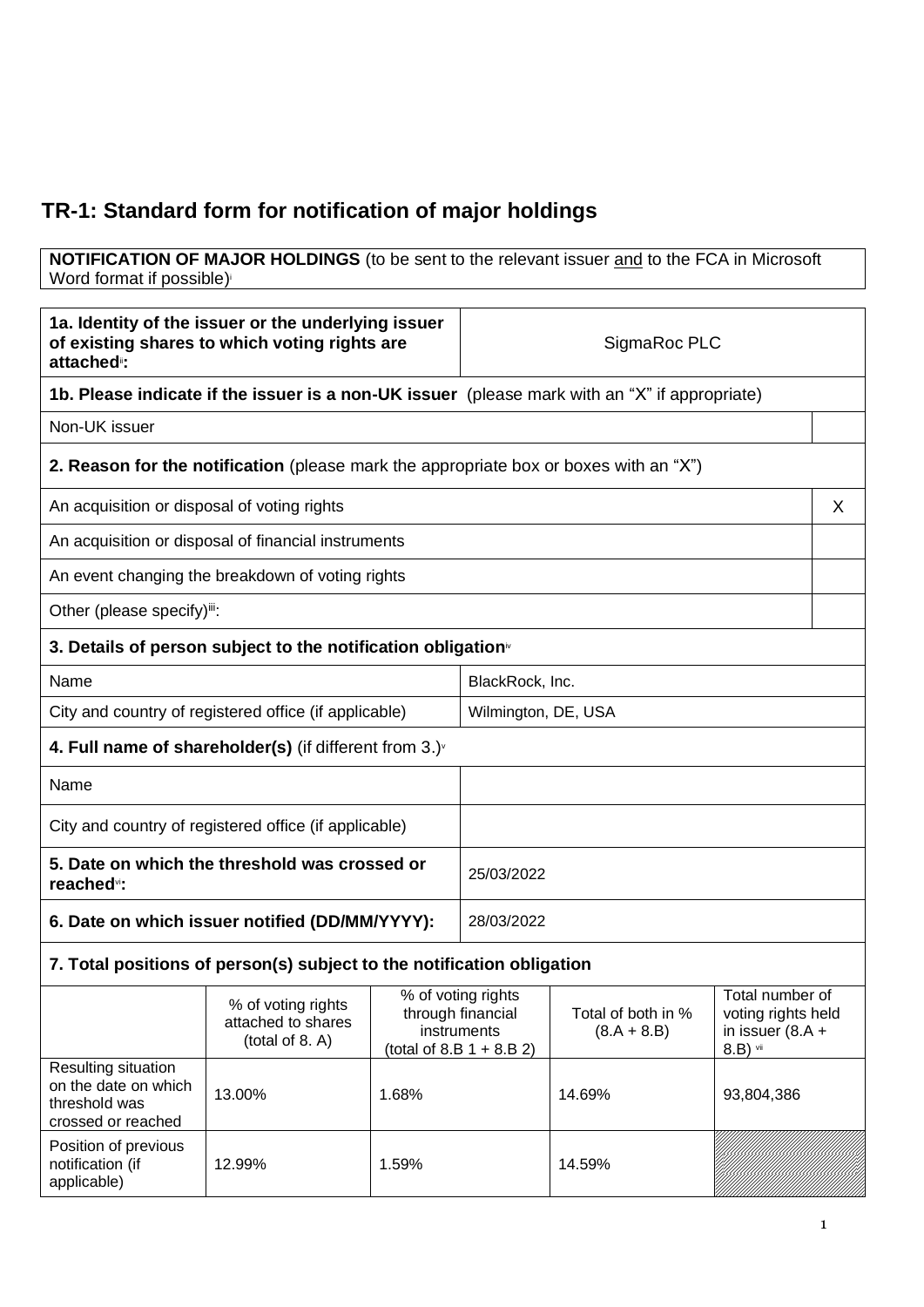#### **8. Notified details of the resulting situation on the date on which the threshold was crossed or reached**viii

### **A: Voting rights attached to shares**

| Class/type of<br>shares<br>ISIN code (if possible) | Number of voting rights <sup>ix</sup> |                               | % of voting rights        |                               |
|----------------------------------------------------|---------------------------------------|-------------------------------|---------------------------|-------------------------------|
|                                                    | <b>Direct</b><br>(DTR5.1)             | <b>Indirect</b><br>(DTR5.2.1) | <b>Direct</b><br>(DTR5.1) | <b>Indirect</b><br>(DTR5.2.1) |
| GB00BYX5K988                                       |                                       | 83,034,301                    |                           | 13.00%                        |
|                                                    |                                       |                               |                           |                               |
|                                                    |                                       |                               |                           |                               |
| <b>SUBTOTAL 8. A</b>                               | 83,034,301                            |                               | 13.00%                    |                               |

| B 1: Financial Instruments according to (DTR5.3.1.1 (a) |                                      |                                         |                                                                                                        |                    |
|---------------------------------------------------------|--------------------------------------|-----------------------------------------|--------------------------------------------------------------------------------------------------------|--------------------|
| <b>Type of financial</b><br>instrument                  | <b>Expiration</b><br>$date^{\times}$ | Exercise/<br><b>Conversion Periodxi</b> | <b>Number of voting rights</b><br>that may be acquired if<br>the instrument is<br>exercised/converted. | % of voting rights |
|                                                         |                                      |                                         |                                                                                                        |                    |
|                                                         |                                      |                                         |                                                                                                        |                    |
|                                                         |                                      |                                         |                                                                                                        |                    |
|                                                         |                                      | <b>SUBTOTAL 8. B 1</b>                  |                                                                                                        |                    |

| B 2: Financial Instruments with similar economic effect according to (DTR5.3.1.1 (b) |                               |                                             |                                                                |                            |                    |
|--------------------------------------------------------------------------------------|-------------------------------|---------------------------------------------|----------------------------------------------------------------|----------------------------|--------------------|
| <b>Type of financial</b><br>instrument                                               | <b>Expiration</b><br>$date^*$ | Exercise/<br><b>Conversion</b><br>Period xi | <b>Physical or</b><br>cash<br><b>settlement</b> <sup>xii</sup> | Number of<br>voting rights | % of voting rights |
| <b>CFD</b>                                                                           |                               |                                             | Cash                                                           | 10,770,085                 | 1.68%              |
|                                                                                      |                               |                                             |                                                                |                            |                    |
|                                                                                      |                               |                                             |                                                                |                            |                    |
|                                                                                      |                               |                                             | <b>SUBTOTAL</b><br>8.B.2                                       | 10,770,085                 | 1.68%              |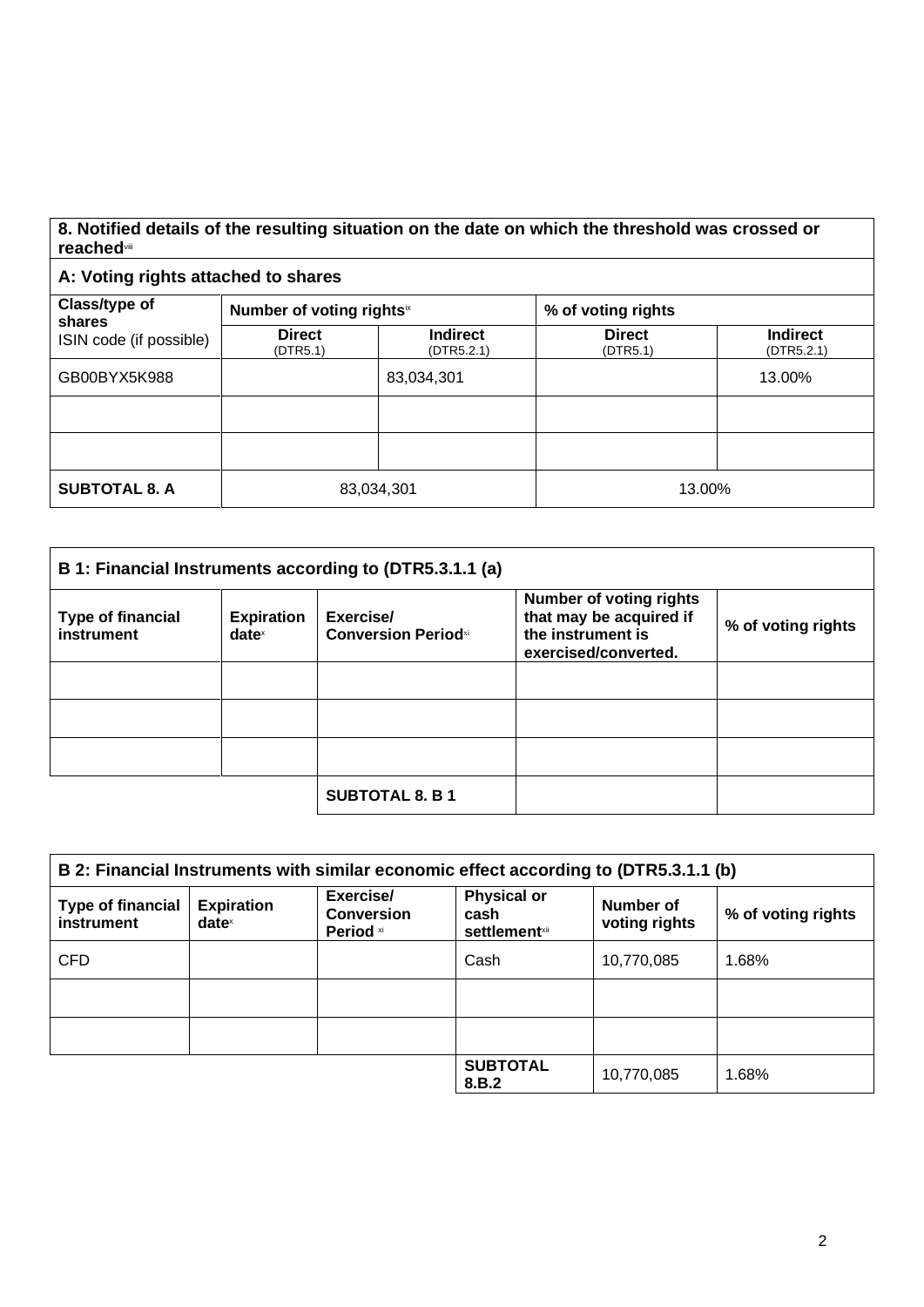| 9. Information in relation to the person subject to the notification obligation (please mark the<br>applicable box with an "X")                                                                                                                                  |                                                                                     |                                                                                                                         |                                                                                |   |
|------------------------------------------------------------------------------------------------------------------------------------------------------------------------------------------------------------------------------------------------------------------|-------------------------------------------------------------------------------------|-------------------------------------------------------------------------------------------------------------------------|--------------------------------------------------------------------------------|---|
| Person subject to the notification obligation is not controlled by any natural person or legal entity and does not<br>control any other undertaking(s) holding directly or indirectly an interest in the (underlying) issuerxili                                 |                                                                                     |                                                                                                                         |                                                                                |   |
| Full chain of controlled undertakings through which the voting rights and/or the<br>financial instruments are effectively held starting with the ultimate controlling natural person or legal entity <sup>xiv</sup><br>(please add additional rows as necessary) |                                                                                     |                                                                                                                         |                                                                                | X |
| <b>Name</b> xv                                                                                                                                                                                                                                                   | % of voting rights<br>if it equals or is<br>higher than the<br>notifiable threshold | % of voting rights<br>through financial<br>instruments if it<br>equals or is higher<br>than the notifiable<br>threshold | Total of both if it<br>equals or is higher<br>than the notifiable<br>threshold |   |
| BlackRock, Inc.                                                                                                                                                                                                                                                  |                                                                                     |                                                                                                                         |                                                                                |   |
| BlackRock Holdco 2, Inc.                                                                                                                                                                                                                                         |                                                                                     |                                                                                                                         |                                                                                |   |
| <b>BlackRock Financial Management,</b><br>Inc.                                                                                                                                                                                                                   |                                                                                     |                                                                                                                         |                                                                                |   |
| <b>BlackRock International Holdings,</b><br>Inc.                                                                                                                                                                                                                 |                                                                                     |                                                                                                                         |                                                                                |   |
| <b>BR Jersey International Holdings</b><br>L.P.                                                                                                                                                                                                                  |                                                                                     |                                                                                                                         |                                                                                |   |
| BlackRock Holdco 3, LLC                                                                                                                                                                                                                                          |                                                                                     |                                                                                                                         |                                                                                |   |
| BlackRock Cayman 1 LP                                                                                                                                                                                                                                            |                                                                                     |                                                                                                                         |                                                                                |   |
| <b>BlackRock Cayman West Bay</b><br><b>Finco Limited</b>                                                                                                                                                                                                         |                                                                                     |                                                                                                                         |                                                                                |   |
| <b>BlackRock Cayman West Bay IV</b><br>Limited                                                                                                                                                                                                                   |                                                                                     |                                                                                                                         |                                                                                |   |
| <b>BlackRock Group Limited</b>                                                                                                                                                                                                                                   |                                                                                     |                                                                                                                         |                                                                                |   |
| <b>BlackRock Finance Europe Limited</b>                                                                                                                                                                                                                          |                                                                                     |                                                                                                                         |                                                                                |   |
| <b>BlackRock Investment</b><br>Management (UK) Limited                                                                                                                                                                                                           | 12.46%                                                                              | 1.68%                                                                                                                   | 14.15%                                                                         |   |
|                                                                                                                                                                                                                                                                  |                                                                                     |                                                                                                                         |                                                                                |   |
| BlackRock, Inc.                                                                                                                                                                                                                                                  |                                                                                     |                                                                                                                         |                                                                                |   |
| BlackRock Holdco 2, Inc.                                                                                                                                                                                                                                         |                                                                                     |                                                                                                                         |                                                                                |   |
| <b>BlackRock Financial Management,</b><br>Inc.                                                                                                                                                                                                                   |                                                                                     |                                                                                                                         |                                                                                |   |
| <b>BlackRock International Holdings,</b><br>Inc.                                                                                                                                                                                                                 |                                                                                     |                                                                                                                         |                                                                                |   |
| <b>BR Jersey International Holdings</b><br>L.P.                                                                                                                                                                                                                  |                                                                                     |                                                                                                                         |                                                                                |   |
| BlackRock Holdco 3, LLC                                                                                                                                                                                                                                          |                                                                                     |                                                                                                                         |                                                                                |   |
| BlackRock Cayman 1 LP                                                                                                                                                                                                                                            |                                                                                     |                                                                                                                         |                                                                                |   |